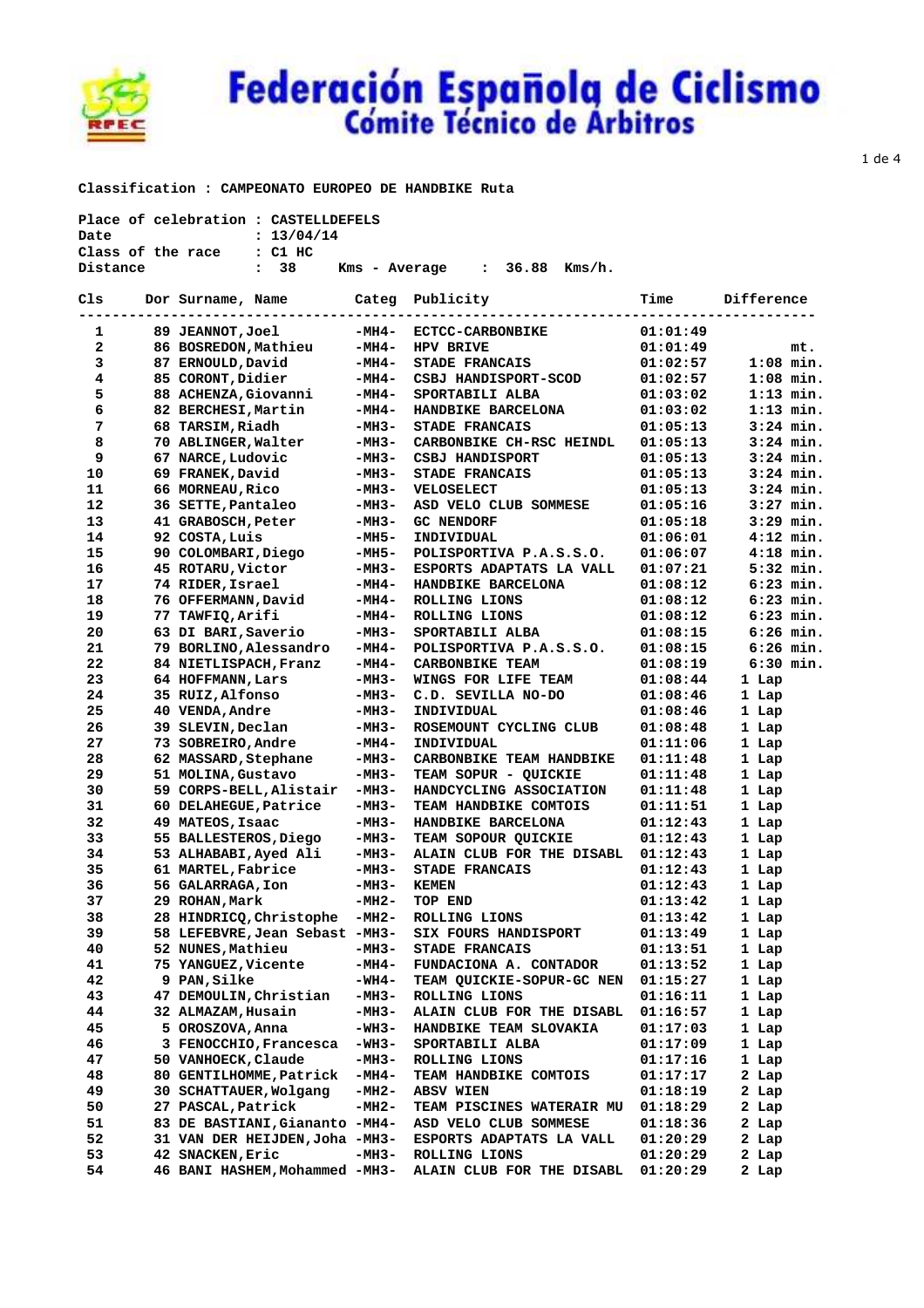

| 55 |     | 37 VERAZZI, Matthieu    | $-MH3-$ | TEAM HANDBIKE COMTOIS           | 01:20:29 | 2 Lap    |
|----|-----|-------------------------|---------|---------------------------------|----------|----------|
| 56 | 26  | OUITTET, Alain          | $-MH2-$ | TEAM HANDBIKE COMTOIS           | 01:21:15 | 2 Lap    |
| 57 | 20  | URBANO, Andres          | $-MH2-$ | CLUB MINUSVALIDOS SEVILLA       | 01:21:15 | 2 Lap    |
| 58 | 18  | DE DIEGO, Antonio       | $-MH2-$ | HANDBIKE BARCELONA              | 01:22:23 | 2 Lap    |
| 59 | 21  | GARROTE, Sergio         | $-MH2-$ | HANDBIKE BARCELONA              | 01:23:51 | 2 Lap    |
| 60 |     | 4 ANTOSOVA, Katarina    | $-WH3-$ | <b>CERNI KONE</b>               | 01:24:59 | 2 Lap    |
| 61 | 23  | GINER, Luis Miguel      | $-MH2-$ | CICLISMO ADAP. R. MURCIA        | 01:25:30 | 2<br>Lap |
| 62 |     | 2 YANUTO, Natalia       | $-WH3-$ | PARACYCLING TEAM RUSSIA         | 01:26:39 | 2 Lap    |
| 63 | 33. | <b>DUFRANE, Jerome</b>  | $-MH3-$ | <b>ROLLING LIONS</b>            | 01:28:12 | 2 Lap    |
| 64 |     | 34 FRANCIONE, Paolo     | $-MH3-$ | INTEGRABILI HANDBIKE TEAM       | 01:28:26 | 2 Lap    |
| 65 | 91  | DE CORTES, Mirco        | $-MH5-$ | <b>VITERSPORT</b>               | 01:28:34 | 3 Lap    |
| 66 | 8   | MCTERNAN, Elisabeth     | $-WH4-$ | <b>ALFORD WHEELERS</b>          | 01:28:50 | 3 Lap    |
| 67 | 10  | MODENA, Romina          | $-WH4-$ | ASD ACTIVE SPORT                | 01:29:06 | 3<br>Lap |
| 68 | 57  | FERNANDEZ, Xavier       | -MH3-   | HANDBIKE BARCELONA              | 01:29:21 | 3 Lap    |
| 69 | 78  | CAMPI, Paolo            | $-MH4-$ | INTEGRABILI HANDBIKE<br>TEAM    | 01:30:53 | 3 Lap    |
| 70 | 54  | TORRES, Adolfo          | $-MH3-$ | HANDBIKE BARCELONA              | 01:31:41 | 3 Lap    |
| 71 | 11  | GALLENBACH, Nadine      | $-WHO-$ | <b>RCZ</b>                      | 01:32:13 | 3 Lap    |
| 72 | 17  | GIOZET, Davide          | $-MH1-$ | ASD VELO CLUB SOMMESE           | 01:33:00 | 3 Lap    |
| 73 | 19  | OUILES, Javier          | $-MH2-$ | HANDBIKE BARCELONA              | 01:34:24 | 3 Lap    |
| 74 |     | 1 RIVOIRA, Valentina    | -WH3-   | POLISPORTIVA P.A.S.S.O.         | 01:44:50 | 4 Lap    |
| 75 |     | 14 LALLOZ, Julien       | $-MH1-$ | TEAM HANDBIKE COMTOIS           | 01:48:30 | 4 Lap    |
| 76 | 43  | O FLAHERTY, Paul        | $-MH3-$ | CYCLE 4<br><b>SICK CHILDREN</b> | 01:54:35 | 4 Lap    |
| 77 | 16  | CREMONESI, Luca         | $-MH1-$ | PICCOLI DIAVOLI 3 RUOTE         | 01:56:58 | 4 Lap    |
| 78 | 6   | <b>BASTERRA, Ione</b>   | $-WH4-$ | <b>FUNDACION SAIATU</b>         | 01:57:22 | 4 Lap    |
| 79 |     | 13 BALDUCCHELLI, Sergio | $-MH1-$ | ASD ACTIVE SPORT                | 02:14:40 | 5<br>Lap |
| 80 |     | 7 PEREZ.Miriam          | $-WH4-$ | HANDBIKE BARCELONA              | 02:17:16 | 5<br>Lap |
| 81 |     | 15 VILLA, Alessandro    | $-MH1-$ | PICCOLI DIAVOLI 3 RUOTE         | 02:40:37 | 6<br>Lap |
|    |     |                         |         |                                 |          |          |

 **Racers Classified : 81** 

 **Classification of : WH0** 

| $1 \quad \cdots$        | 11 GALLENBACH, Nadine                          | -WHO- RCZ |                                        | 01:32:13 |         |
|-------------------------|------------------------------------------------|-----------|----------------------------------------|----------|---------|
|                         | Classification of : WH3                        |           |                                        |          |         |
| 1                       | 5 OROSZOVA, Anna                               | -WH3-     | HANDBIKE TEAM SLOVAKIA                 | 01:17:03 |         |
| $\overline{a}$          | 3 FENOCCHIO, Francesca                         | -WH3-     | SPORTABILI ALBA                        | 01:17:09 | 1 Lap   |
| 3                       | 4 ANTOSOVA, Katarina                           |           | -WH3- CERNI KONE                       | 01:24:59 | $2$ Lap |
| $\overline{\mathbf{4}}$ | 2 YANUTO,Natalia                               |           | -WH3- PARACYCLING TEAM RUSSIA 01:26:39 |          | 2 Lap   |
| 5                       | 1 RIVOIRA,Valentina                            |           | -WH3- POLISPORTIVA P.A.S.S.O.          | 01:44:50 | 4 Lap   |
|                         | Classification of : WH4                        |           |                                        |          |         |
| 1                       | 9 PAN,Silke                                    | -WH4-     | TEAM QUICKIE-SOPUR-GC NEN 01:15:27     |          |         |
| $\overline{a}$          | 8 MCTERNAN,Elisabeth                           |           | -WH4- ALFORD WHEELERS                  | 01:28:50 | $3$ Lap |
| $\overline{3}$          | 10 MODENA, Romina                              | -WH4-     | ASD ACTIVE SPORT                       | 01:29:06 | 3 Lap   |
| 4                       | <b>6 BASTERRA, Ione</b>                        | -WH4-     | <b>FUNDACION SAIATU</b>                | 01:57:22 | 4 Lap   |
| 5                       | 7 PEREZ, Miriam                                |           | -WH4- HANDBIKE BARCELONA               | 02:17:16 | 5 Lap   |
|                         | Classification of : MH1                        |           |                                        |          |         |
| 1                       | 17 GIOZET, Davide                              |           | -MH1- ASD VELO CLUB SOMMESE            | 01:33:00 |         |
| $\overline{a}$          | 14 LALLOZ, Julien -MH1-                        |           | TEAM HANDBIKE COMTOIS                  | 01:48:30 | 4 Lap   |
| 3                       | 16 CREMONESI, Luca                             |           | -MH1- PICCOLI DIAVOLI 3 RUOTE          | 01:56:58 | 4 Lap   |
| $\overline{\mathbf{4}}$ | 13 BALDUCCHELLI, Sergio -MH1- ASD ACTIVE SPORT |           |                                        | 02:14:40 | 5 Lap   |
| 5                       | 15 VILLA, Alessandro                           |           | -MH1- PICCOLI DIAVOLI 3 RUOTE          | 02:40:37 | 6 Lap   |
|                         | Classification of : MH2                        |           | ------------------------------         |          |         |
| $\mathbf{1}$            | 29 ROHAN, Mark                                 | -MH2-     | TOP END                                | 01:13:42 |         |
| $\overline{a}$          | 28 HINDRICQ, Christophe -MH2-                  |           | ROLLING LIONS                          | 01:13:42 | 1 Lap   |
| 3                       | 30 SCHATTAUER, Wolgang                         |           | -MH2- ABSV WIEN                        | 01:18:19 | 2 Lap   |

 **4 27 PASCAL,Patrick -MH2- TEAM PISCINES WATERAIR MU 01:18:29 2 Lap**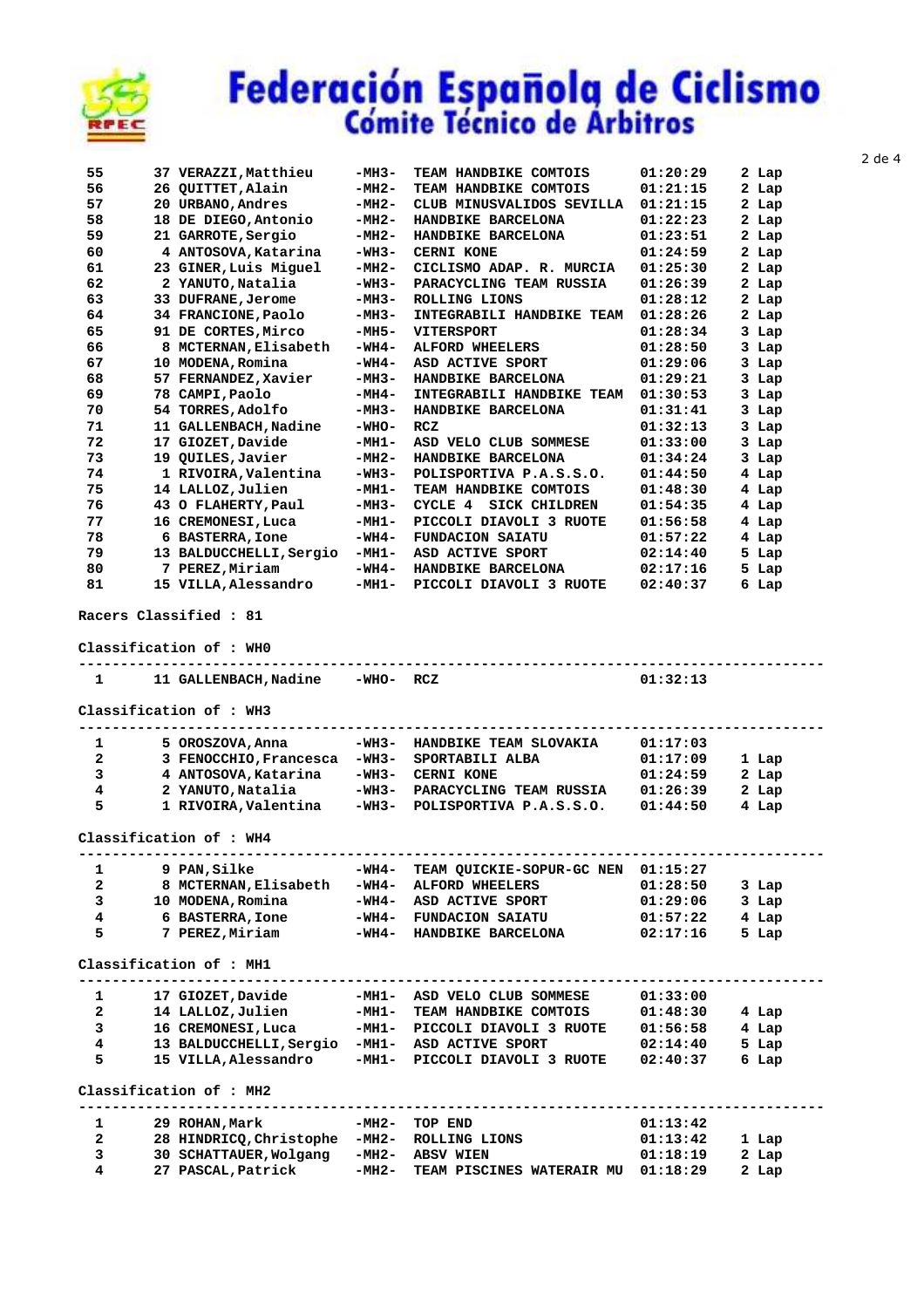

| 5  | 26 QUITTET, Alain     | -MH2- | TEAM HANDBIKE COMTOIS     | 01:21:15 | 2 Lap |
|----|-----------------------|-------|---------------------------|----------|-------|
| 6  | 20 URBANO, Andres     | -MH2- | CLUB MINUSVALIDOS SEVILLA | 01:21:15 | 2 Lap |
| 7  | 18 DE DIEGO, Antonio  | -MH2- | HANDBIKE BARCELONA        | 01:22:23 | 2 Lap |
| 8  | 21 GARROTE, Sergio    | -MH2- | HANDBIKE BARCELONA        | 01:23:51 | 2 Lap |
| 9  | 23 GINER, Luis Miguel | -MH2- | CICLISMO ADAP. R. MURCIA  | 01:25:30 | 2 Lap |
| 10 | 19 QUILES, Javier     | -MH2- | HANDBIKE BARCELONA        | 01:34:24 | 3 Lap |

### **Classification of : MH3**

| 1            | 68 TARSIM, Riadh               | -MH3-   | STADE FRANCAIS                  | 01:05:13 | min.        |
|--------------|--------------------------------|---------|---------------------------------|----------|-------------|
| $\mathbf{2}$ | 70 ABLINGER, Walter            | -MH3-   | CARBONBIKE CH-RSC HEINDL        | 01:05:13 | mt.         |
| 3            | 67 NARCE, Ludovic              | $-MH3-$ | CSBJ HANDISPORT                 | 01:05:13 | mt.         |
| 4            | 69 FRANEK, David               | $-MH3-$ | STADE FRANCAIS                  | 01:05:13 | mt.         |
| 5            | 66 MORNEAU, Rico               | $-MH3-$ | <b>VELOSELECT</b>               | 01:05:13 | mt.         |
| 6            | 36 SETTE, Pantaleo             | $-MH3-$ | ASD VELO CLUB SOMMESE           | 01:05:16 | $3$ seg.    |
| 7            | 41 GRABOSCH, Peter             | $-MH3-$ | <b>GC NENDORF</b>               | 01:05:18 | $5$ seg.    |
| 8            | 45 ROTARU, Victor              | $-MH3-$ | ESPORTS ADAPTATS LA VALL        | 01:07:21 | $2:08$ min. |
| 9            | 63 DI BARI, Saverio            | $-MH3-$ | SPORTABILI ALBA                 | 01:08:15 | $3:02$ min. |
| 10           | 64 HOFFMANN, Lars              | $-MH3-$ | WINGS FOR LIFE TEAM             | 01:08:44 | 1 Lap       |
| 11           | 35 RUIZ, Alfonso               | $-MH3-$ | C.D. SEVILLA NO-DO              | 01:08:46 | 1 Lap       |
| 12           | 40 VENDA, Andre                | $-MH3-$ | INDIVIDUAL                      | 01:08:46 | 1 Lap       |
| 13           | 39 SLEVIN, Declan              | $-MH3-$ | ROSEMOUNT CYCLING CLUB          | 01:08:48 | 1 Lap       |
| 14           | 62 MASSARD, Stephane           | $-MH3-$ | CARBONBIKE TEAM HANDBIKE        | 01:11:48 | 1 Lap       |
| 15           | 51 MOLINA, Gustavo             | $-MH3-$ | TEAM SOPUR - QUICKIE            | 01:11:48 | 1 Lap       |
| 16           | 59 CORPS-BELL, Alistair        | $-MH3-$ | HANDCYCLING ASSOCIATION         | 01:11:48 | 1 Lap       |
| 17           | 60 DELAHEGUE, Patrice          | $-MH3-$ | TEAM HANDBIKE COMTOIS           | 01:11:51 | 1 Lap       |
| 18           | 49 MATEOS, Isaac               | $-MH3-$ | HANDBIKE BARCELONA              | 01:12:43 | 1 Lap       |
| 19           | 55 BALLESTEROS, Diego          | $-MH3-$ | TEAM SOPOUR QUICKIE             | 01:12:43 | 1 Lap       |
| 20           | 53 ALHABABI, Ayed Ali          | $-MH3-$ | ALAIN CLUB FOR THE DISABL       | 01:12:43 | 1 Lap       |
| 21           | 61 MARTEL, Fabrice             | $-MH3-$ | <b>STADE FRANCAIS</b>           | 01:12:43 | 1 Lap       |
| 22           | 56 GALARRAGA, Ion              | $-MH3-$ | <b>KEMEN</b>                    | 01:12:43 | 1 Lap       |
| 23           | 58 LEFEBVRE, Jean Sebast -MH3- |         | SIX FOURS HANDISPORT            | 01:13:49 | 1 Lap       |
| 24           | 52 NUNES, Mathieu              | -MH3-   | STADE FRANCAIS                  | 01:13:51 | 1 Lap       |
| 25           | 47 DEMOULIN, Christian         | -MH3-   | ROLLING LIONS                   | 01:16:11 | 1 Lap       |
| 26           | 32 ALMAZAM, Husain             | -MH3-   | ALAIN CLUB FOR THE DISABL       | 01:16:57 | 1 Lap       |
| 27           | 50 VANHOECK, Claude            | -MH3-   | ROLLING LIONS                   | 01:17:16 | 1 Lap       |
| 28           | 31 VAN DER HEIJDEN, Joha -MH3- |         | ESPORTS ADAPTATS LA VALL        | 01:20:29 | 2 Lap       |
| 29           | 42 SNACKEN, Eric               | $-MH3-$ | ROLLING LIONS                   | 01:20:29 | 2 Lap       |
| 30           | 46 BANI HASHEM, Mohammed -MH3- |         | ALAIN CLUB FOR THE DISABL       | 01:20:29 | 2 Lap       |
| 31           | 37 VERAZZI, Matthieu           | $-MH3-$ | TEAM HANDBIKE COMTOIS           | 01:20:29 | 2 Lap       |
| 32           | 33 DUFRANE, Jerome             | -MH3-   | ROLLING LIONS                   | 01:28:12 | 2 Lap       |
| 33           | 34 FRANCIONE, Paolo            | -MH3-   | INTEGRABILI HANDBIKE TEAM       | 01:28:26 | 2 Lap       |
| 34           | 57 FERNANDEZ, Xavier           | -мнз-   | HANDBIKE BARCELONA              | 01:29:21 | 3 Lap       |
| 35           | 54 TORRES,Adolfo               | -MH3-   | HANDBIKE BARCELONA              | 01:31:41 | 3 Lap       |
| 36           | 43 O FLAHERTY, Paul            | -MH3-   | CYCLE 4<br><b>SICK CHILDREN</b> | 01:54:35 | 4 Lap       |

### **Classification of : MH4**

| 1            | 89. | <b>JEANNOT,Joel</b>      | -MH4-   | <b>ECTCC-CARBONBIKE</b>   | 01:01:49 |             |
|--------------|-----|--------------------------|---------|---------------------------|----------|-------------|
| $\mathbf{2}$ |     | 86 BOSREDON, Mathieu     | -MH4-   | <b>HPV BRIVE</b>          | 01:01:49 | mt.         |
| 3            | 87  | ERNOULD, David           | -MH4-   | <b>STADE FRANCAIS</b>     | 01:02:57 | $1:08$ min. |
| 4            |     | 85 CORONT, Didier        | -MH4-   | CSBJ HANDISPORT-SCOD      | 01:02:57 | $1:08$ min. |
| 5            |     | 88 ACHENZA, Giovanni     | $-MH4-$ | SPORTABILI ALBA           | 01:03:02 | $1:13$ min. |
| 6            |     | 82 BERCHESI, Martin      | -MH4-   | HANDBIKE BARCELONA        | 01:03:02 | $1:13$ min. |
| 7            |     | 74 RIDER, Israel         | -MH4-   | HANDBIKE BARCELONA        | 01:08:12 | $6:23$ min. |
| 8            |     | 76 OFFERMANN, David      | $-MH4-$ | ROLLING LIONS             | 01:08:12 | $6:23$ min. |
| 9            | 77  | <b>TAWFIQ,Arifi</b>      | -MH4-   | ROLLING LIONS             | 01:08:12 | $6:23$ min. |
| 10           | 79. | BORLINO, Alessandro      | -MH4-   | POLISPORTIVA P.A.S.S.O.   | 01:08:15 | $6:26$ min. |
| 11           |     | 84 NIETLISPACH, Franz    | -MH4-   | <b>CARBONBIKE TEAM</b>    | 01:08:19 | $6:30$ min. |
| 12           | 73  | SOBREIRO, Andre          | $-MH4-$ | INDIVIDUAL                | 01:11:06 | 1 Lap       |
| 13           |     | 75 YANGUEZ, Vicente      | $-MH4-$ | FUNDACIONA A. CONTADOR    | 01:13:52 | 1 Lap       |
| 14           | 80. | GENTILHOMME, Patrick     | -MH4-   | TEAM HANDBIKE COMTOIS     | 01:17:17 | 2 Lap       |
| 15           |     | 83 DE BASTIANI, Giananto | -MH4-   | ASD VELO CLUB SOMMESE     | 01:18:36 | 2 Lap       |
| 16           |     | 78 CAMPI, Paolo          | $-MH4-$ | INTEGRABILI HANDBIKE TEAM | 01:30:53 | 3 Lap       |